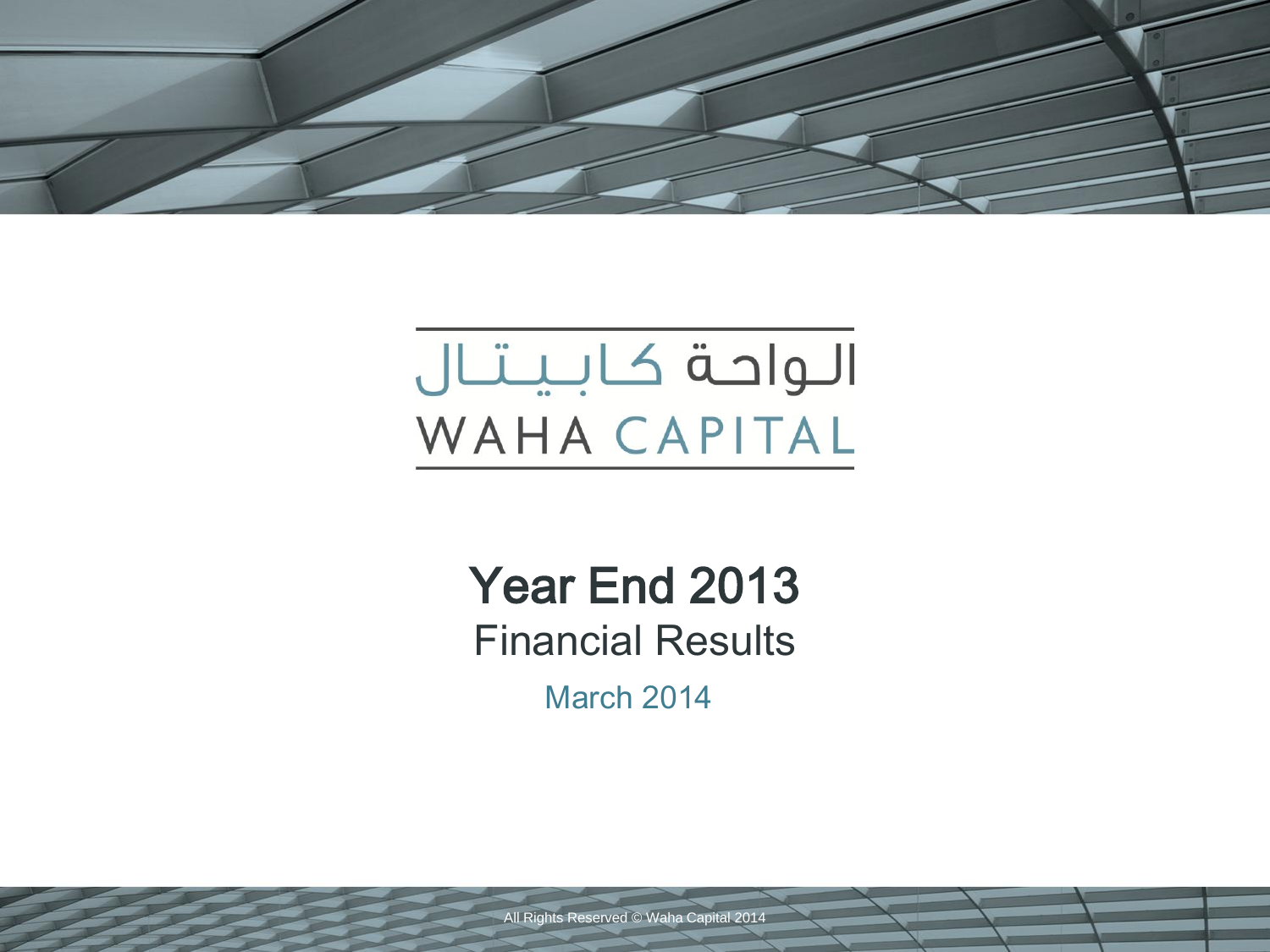

# Table of Contents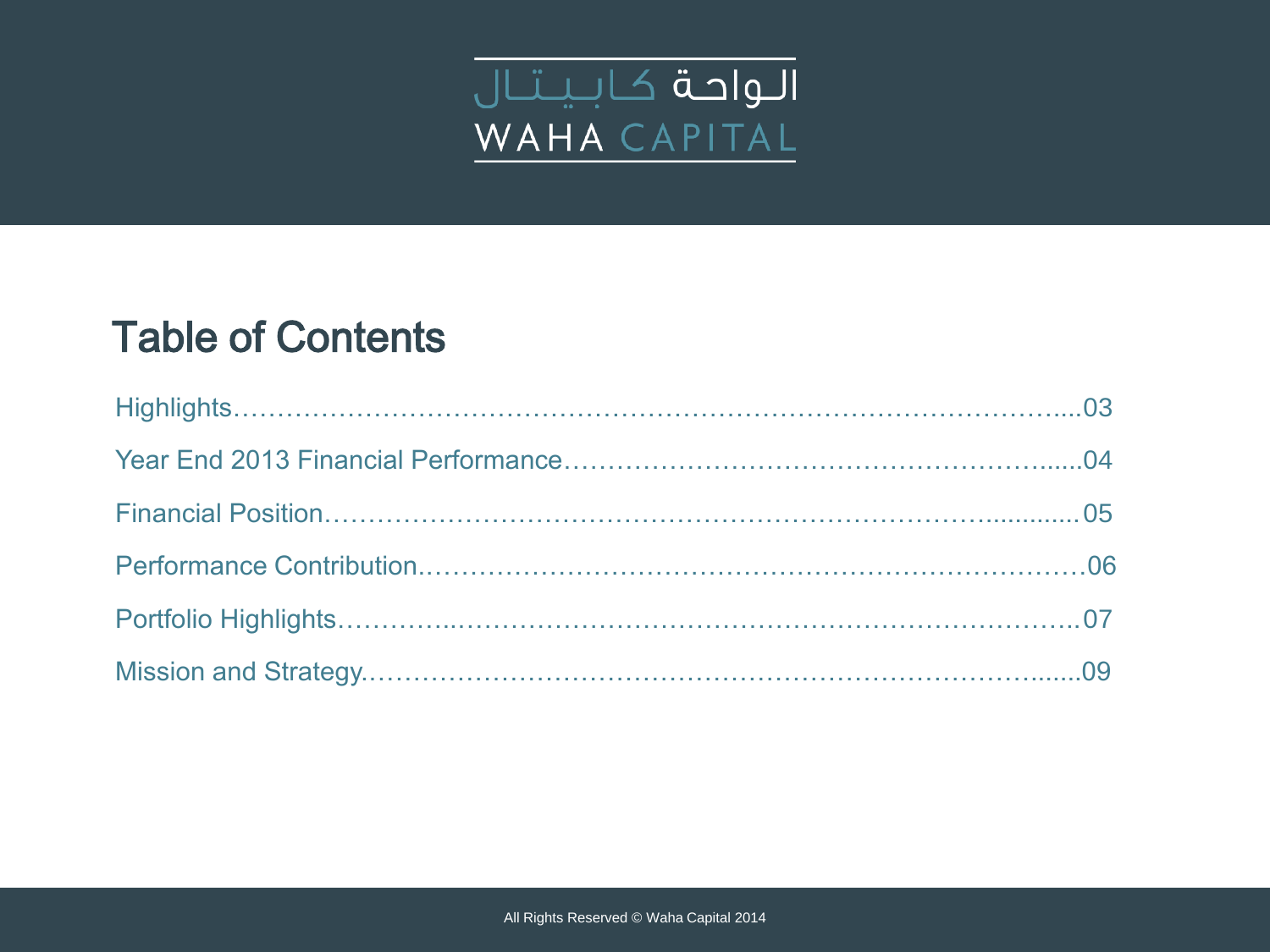**Highlights** 

### Performance reflects growth across all business divisions

- Year end net profit of AED 306.4 million, up 42.9 percent over 2012
- Strong performance from Principal Investments, particularly AerCap and Dunia Finance
- Robust income generated by the Capital Markets division
- Total equity of AED 2.5 billion as at 31 December 2013 vs. AED 2.3 billion as at 31 December 2012
- Assets of AED 5.2 billion as at 31 December 2013 vs. AED 4.4 billion as at 31 December 2012
- Return on equity for the year ended 31 December 2013 stood at 12.6% and return on assets stood at 6.3%
- Acquired a controlling stake in Anglo Arabian Healthcare, comprising 17 operating assets
- Successfully exited three non-core assets generating cash proceeds of c. AED 100 million

YE 2013 **Net Profit Up 42.9%** vs. YE 2012

YE 2013 **Total Income Up 33.4%** vs. YE 2012

**Total Equity Up 8.6%** vs. YE 2012

**Total Assets Up 18.1%** vs. YE 2012

### الواحة كالبيتال WAHA CAPITAL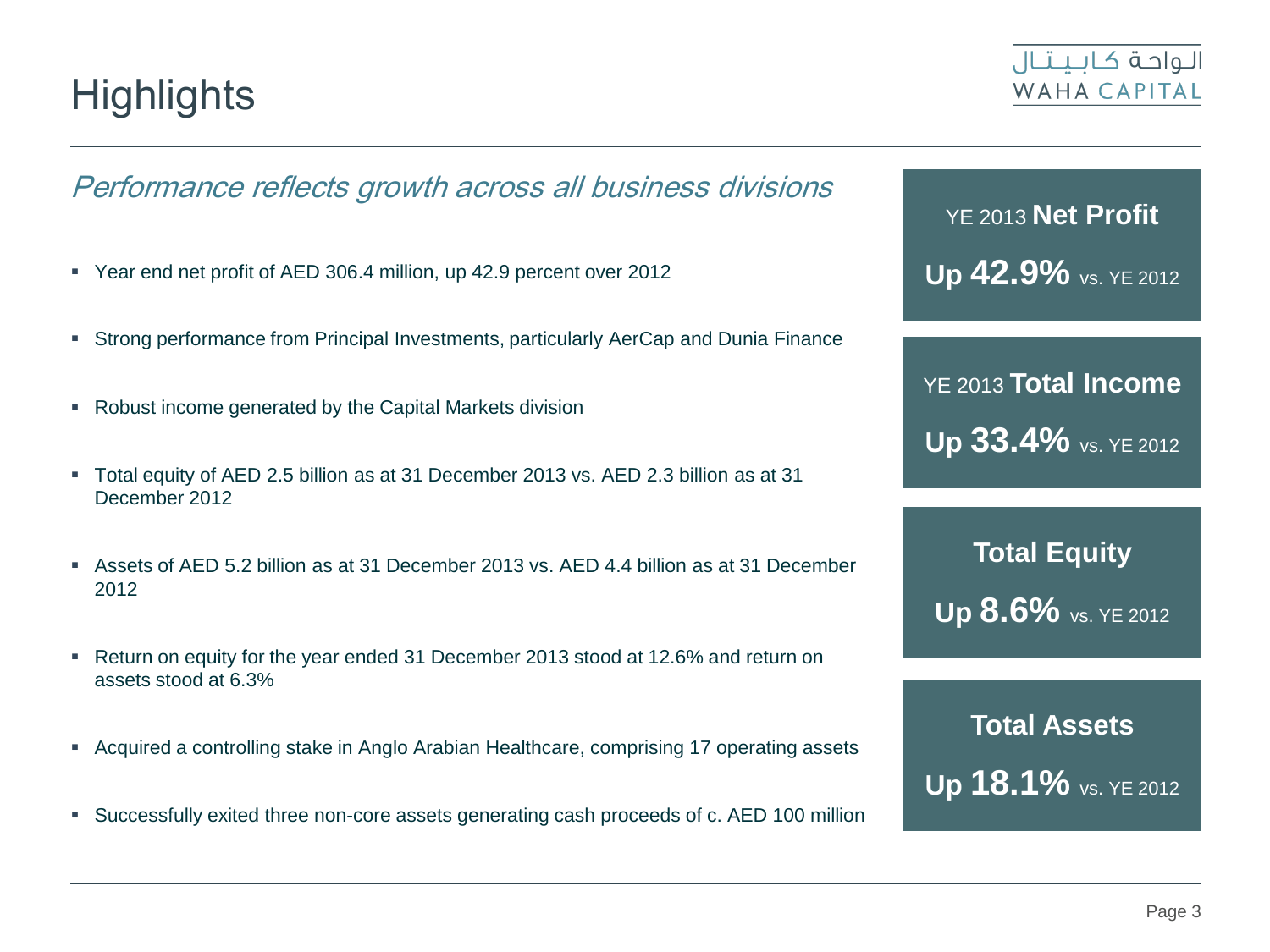# Year End 2013 Financial Performance



| <b>YE 2013 INCOME</b>     | <b>YE 2013 PROFIT</b>     | <b>YE 2013 EPS</b>        |
|---------------------------|---------------------------|---------------------------|
| <b>UP 33%</b> VS. YE 2012 | <b>UP 43%</b> vs. YE 2012 | <b>UP 43%</b> VS. YE 2012 |

| In AED Million                          | <b>YE 2013</b> | <b>YE 2012</b> |
|-----------------------------------------|----------------|----------------|
| <b>Total Income</b>                     | 587            | 440            |
| <b>Total Expenses</b>                   | 282            | (201)          |
| NCI and discontinued operations         |                | (25)           |
| Net Profit attributable to shareholders | 306            | 214            |
| Equity attributable to shareholders     | 2,526          | 2,330          |

| Key Performance Indicators  | <b>YE 2013</b> | <b>YE 2012</b> |
|-----------------------------|----------------|----------------|
| Earnings per Share (in AED) | 0.16           | () 11          |
| ROE                         | 126%           | $9.4\%$        |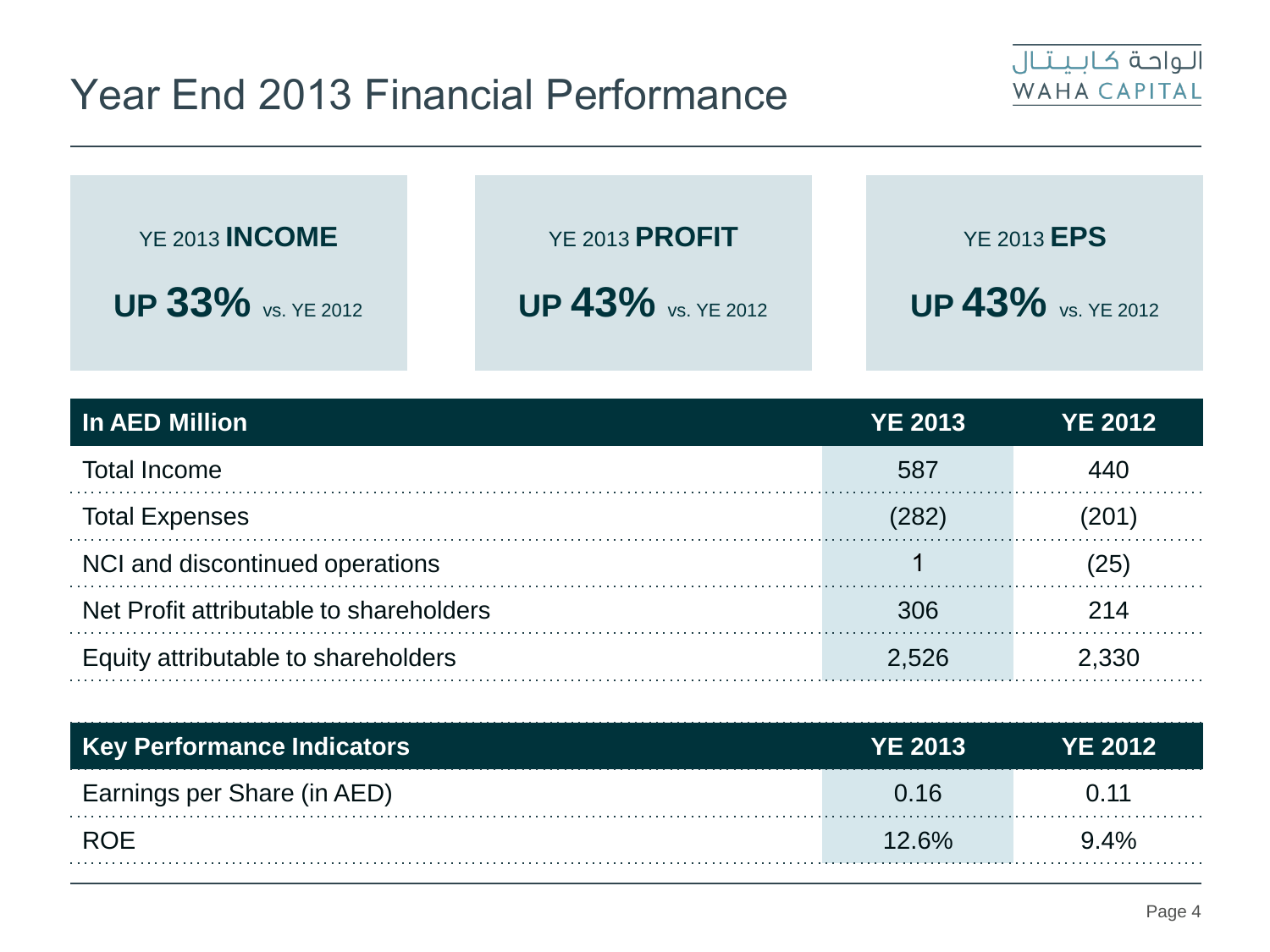

| <b>TOTAL ASSETS</b><br><b>AED 5.2b</b>          | <b>EQUITY</b><br><b>AED 2.5b</b> | <b>DEBT</b><br><b>AED 2.4b</b> | <b>CASH</b><br><b>AED 271m</b> |  |
|-------------------------------------------------|----------------------------------|--------------------------------|--------------------------------|--|
| <b>AED in Million</b>                           |                                  | 31 December<br>2013            | 31 December<br>2012            |  |
| Cash                                            |                                  | 271                            | 220                            |  |
| Investment in equity-accounted investees        |                                  | 2,493                          | 2,255                          |  |
| <b>Investment Property</b>                      |                                  | 809                            | 776                            |  |
| Other Investments*                              |                                  | 1,321                          | 934                            |  |
| <b>Other Assets</b>                             |                                  | 344                            | 250                            |  |
| <b>Total Assets</b>                             |                                  | 5,238                          | 4,435                          |  |
| <b>Total Debt</b>                               |                                  | 2,380                          | 1,786                          |  |
| <b>Total Equity</b>                             |                                  | 2,546                          | 2,344                          |  |
| Leverage (%) excluding Capital Markets net debt |                                  | 38%                            | 40%                            |  |
| Leverage (%) including Capital Markets net debt |                                  | 45%                            | 40%                            |  |

Source: Company Financial Statements

\* Include mainly investments in assets at FVTPL, held-to-maturity, available for sale and held for sale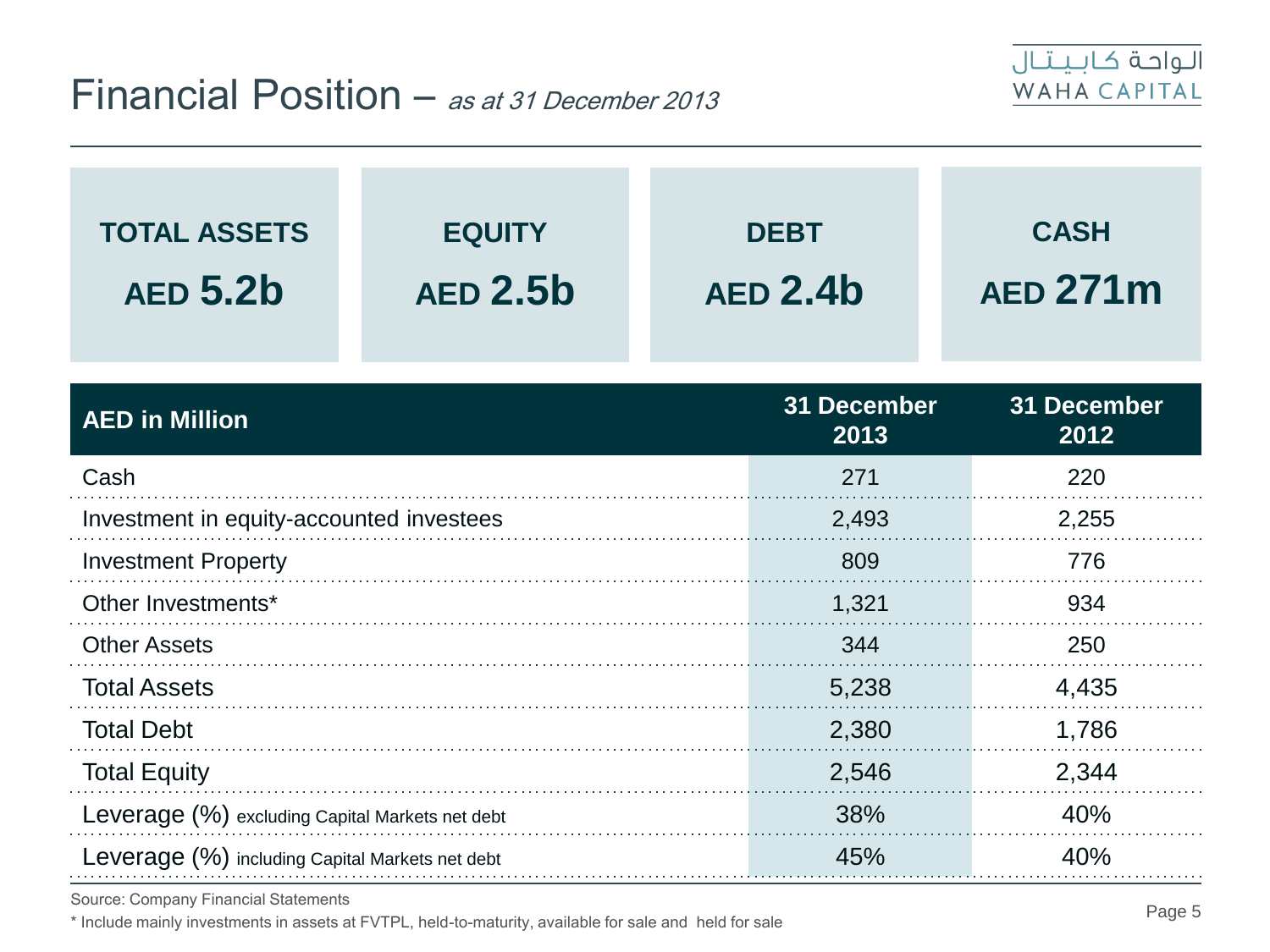## Performance Contribution



- **Principal Investments and Capital Markets represent** the largest contributors to net profit
- Key Principal Investments includes:
	- AerCap
	- Dunia Finance
	- Anglo Arabian Healthcare
	- Stanford Marine Group
	- MENA Infrastructure Fund

### **Net Profit** Net Profit

- Principal Investments represent the largest component of total assets with AerCap comprising 39% of total assets
- Market value of Waha Capital's share of AerCap at the reporting date was AED 4.2 billion against a carrying value of AED 2.1 billion

### Contribution to Net Profit (AED in Million) Contribution to Total Assets



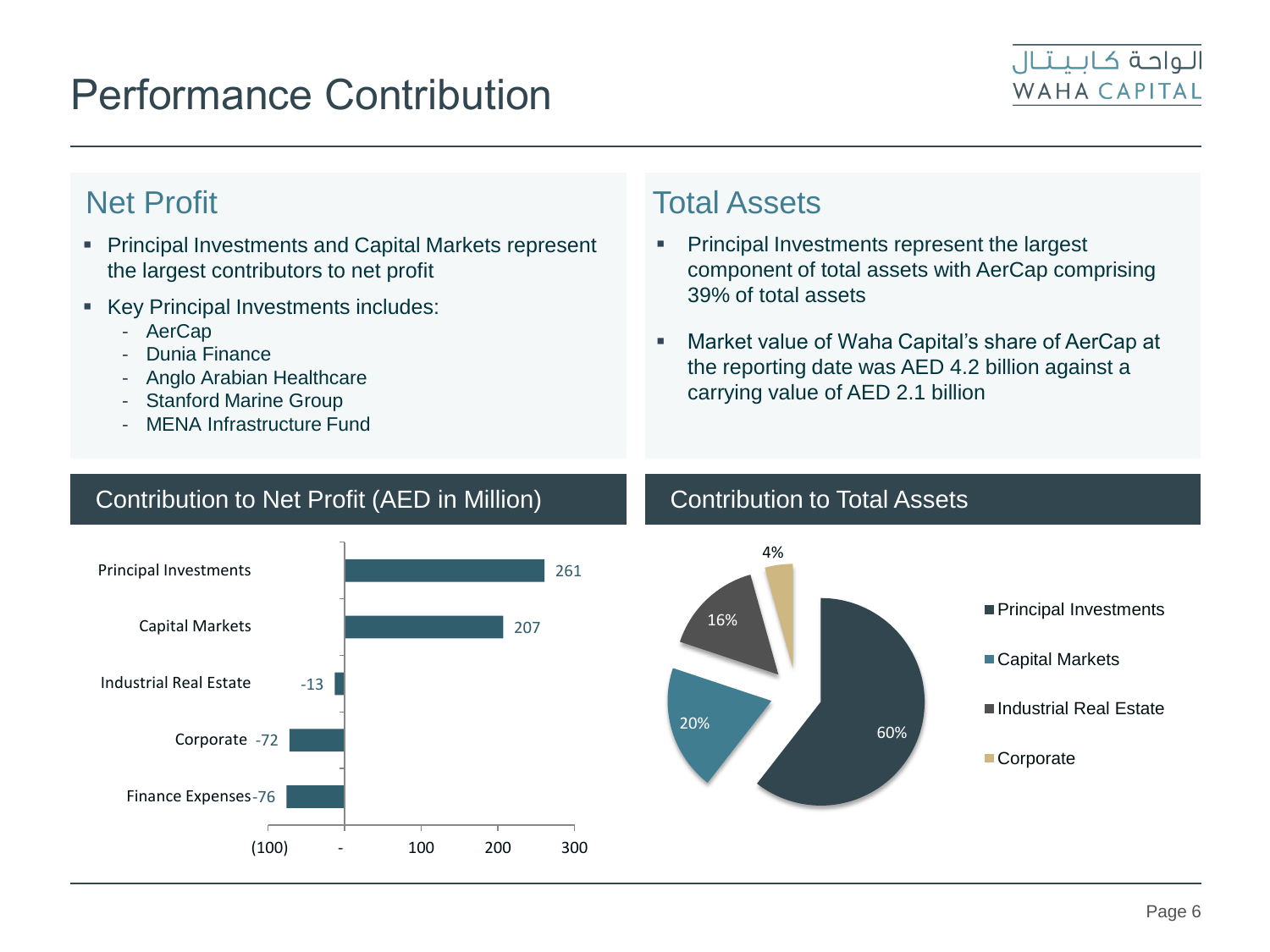- **Signed lease agreements for 79 aircraft**
- Delivered 52 aircraft under contracted lease agreements
- **Purchased 38 aircraft and entered into purchase and leaseback** agreements for another 21 aircraft that are still to be delivered
- Closed the sale of 28 aircraft
- Signed financing transactions for \$5.9 billion, including \$3.8 billion relating to the International Lease Finance Corporation ("ILFC") transaction

### Principal Investments - AerCap Principal Investments - Dunia Finance

- Achieved net income of AED 118.5 million with ROE of 28.9% and ROIC of 20.2% (includes only Dunia Finance performance)
- **Expanded its loan book at a healthy rate of 35.4%, with an end of** period customer base of 137.8 thousand, i.e. a growth of 21.3% over 2012
- Non-performing loan cover at year end stood at c. 1.7x
- Funded 100% of the loan portfolio growth through customer deposits and retained earnings
- Maintained a bank facility of AED 190 million

### **Stanford Marine:**

- Maintained a fleet of 39 owned Offshore Supply Vessels (OSVs) in operation; average vessel utilization of c. 90%
- **Acquired 6 vessels, comprising of 3 Anchor Handling** Tug/Supply Vessels (AHT/AHTS), 2 Platform Supply Vessels (PSV) and 1 Utility vessel
- Two new vessels expected to be delivered in 2014

### **Grandweld and GMMOSTech:**

Delivered 13 ships; undertook 820 repair and maintenance jobs

### Principal Investments - SMG Principal Investments - Anglo Arabian **Healthcare**

- Owns and operates 17 assets, employs more than 300 people and serves over 400,000 registered outpatients
- Operating assets consist of 1 day hospital, 6 clinics, 5 pharmacies, 3 diagnostics centres and 1 provider of continuing medical education, with 1 hospital set to open in 2014
- Plans to expand rapidly over the next few years, organically and through acquisitions
- Part of Waha Capital's strategy is to invest at least AED 200- 250 million in the healthcare segment over three to five years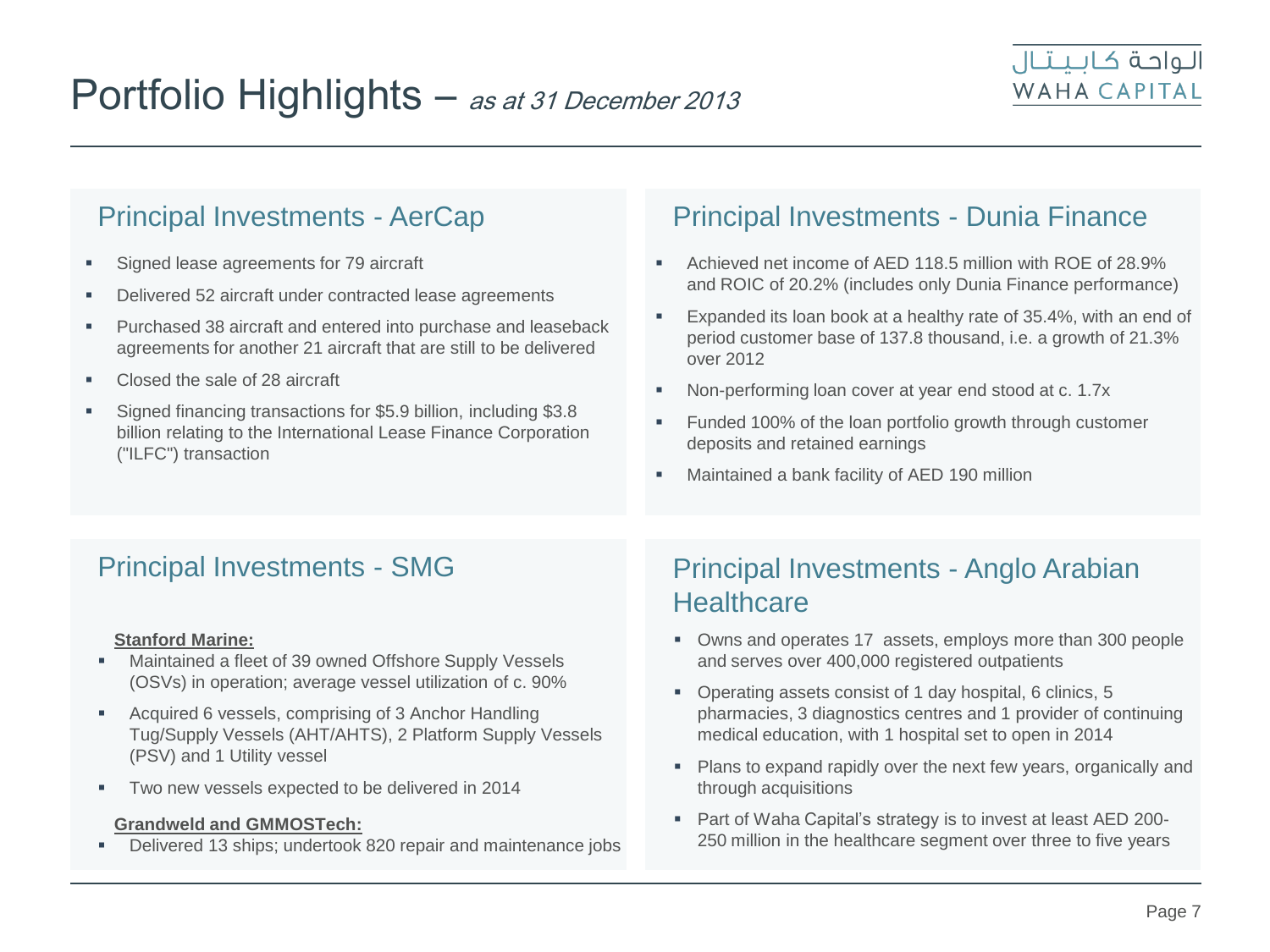### Principal Investments - MENA Infrastructure Industrial Real Estate - ALMARKAZ Fund

- **Launched in 2007 with a total capital commitment of \$300** million from its Limited Partners and co-investors
- Waha Capital's commitment as an LP stands at \$53.75 million (17.9% of total commitment)
- **Invested in four assets: a) Alexandria International Container** Terminals in Egypt, b) Qurayyah Independent Power Project (IPP) in Saudi Arabia, c) United Power Company in Oman, and d) Sohar Power Company in Oman
- **Current dividend yield of 6% and a target gross IRR of 14-17%**

- Construction of Phase I infrastructure and 90,000 m<sup>2</sup> of Small Industrial Units (SIUs) completed in December 2012
- **Occupancy reached c. 60% in December 2013**
- Robust lease activity with growing interest from manufacturing and logistics businesses attracted by the development's superior infrastructure and facilities

### Capital Markets - Public Transactions

- Waha Capital has been developing its securities investments business to invest in capital market securities such as bonds, sukuks, convertibles, equities, hybrids, IPOs and pre-IPOs
- **Initial focus has been on credit investments primarily** comprising USD-denominated corporate bonds issued in emerging markets with focus on Central Europe, Middle East and Africa (CEMEA)
- Investment process is complemented by dedicated in-house research and robust risk management

### Capital Markets - Private Transactions

- Since 2008 Waha Capital has arranged several private transactions; transactions include a range of financial instruments usually secured by an underlying asset
- **The financial instruments typically include secured debt,** mezzanine debt, junior debt, structured debt and selected options and derivatives
- **Target IRR hurdle rate for investments into private transactions** is 15% and all investments are subject to fundamental research covering macro, sector and issuer risks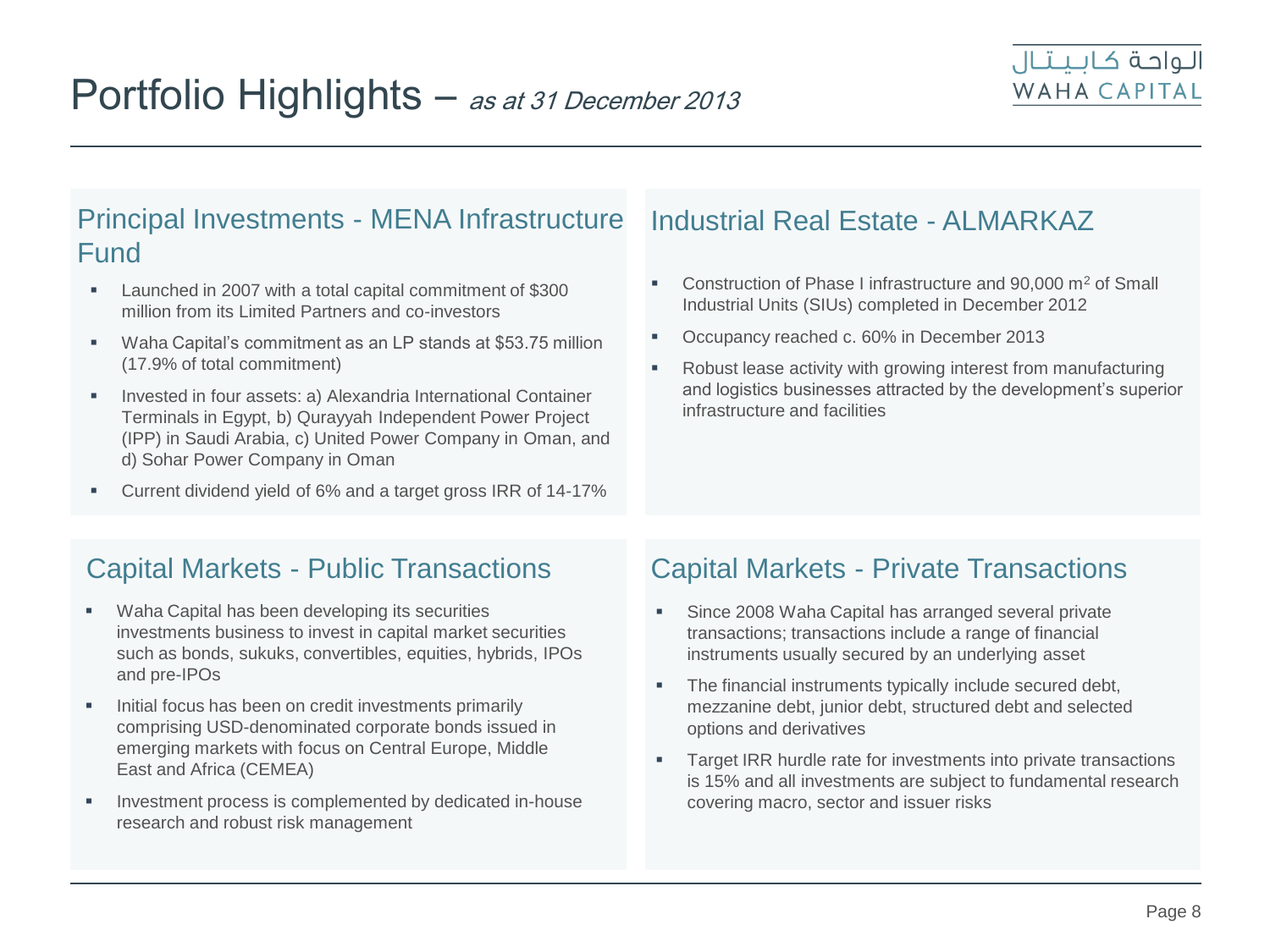# Mission and Strategy



To be the pre-eminent investment company in the region, with clear earnings visibility Our Philosophy | Collaborate | | Excel | Deliver **Principal Investments**  Acquire controlling stakes in companies with first class management Grow business regionally, seeking investments in existing and new sectors, including education, industrials and oil and gas **Build on MENA Infrastructure Fund's success by launching Fund II** Capital Markets **Generate cash flows and returns in excess of our cost of capital**  Focus on opportunities in both primary and secondary equity markets **Industrial** Real Estate Build out ALMARKAZ and pursue future development opportunities with a special emphasis on the pre-leasing model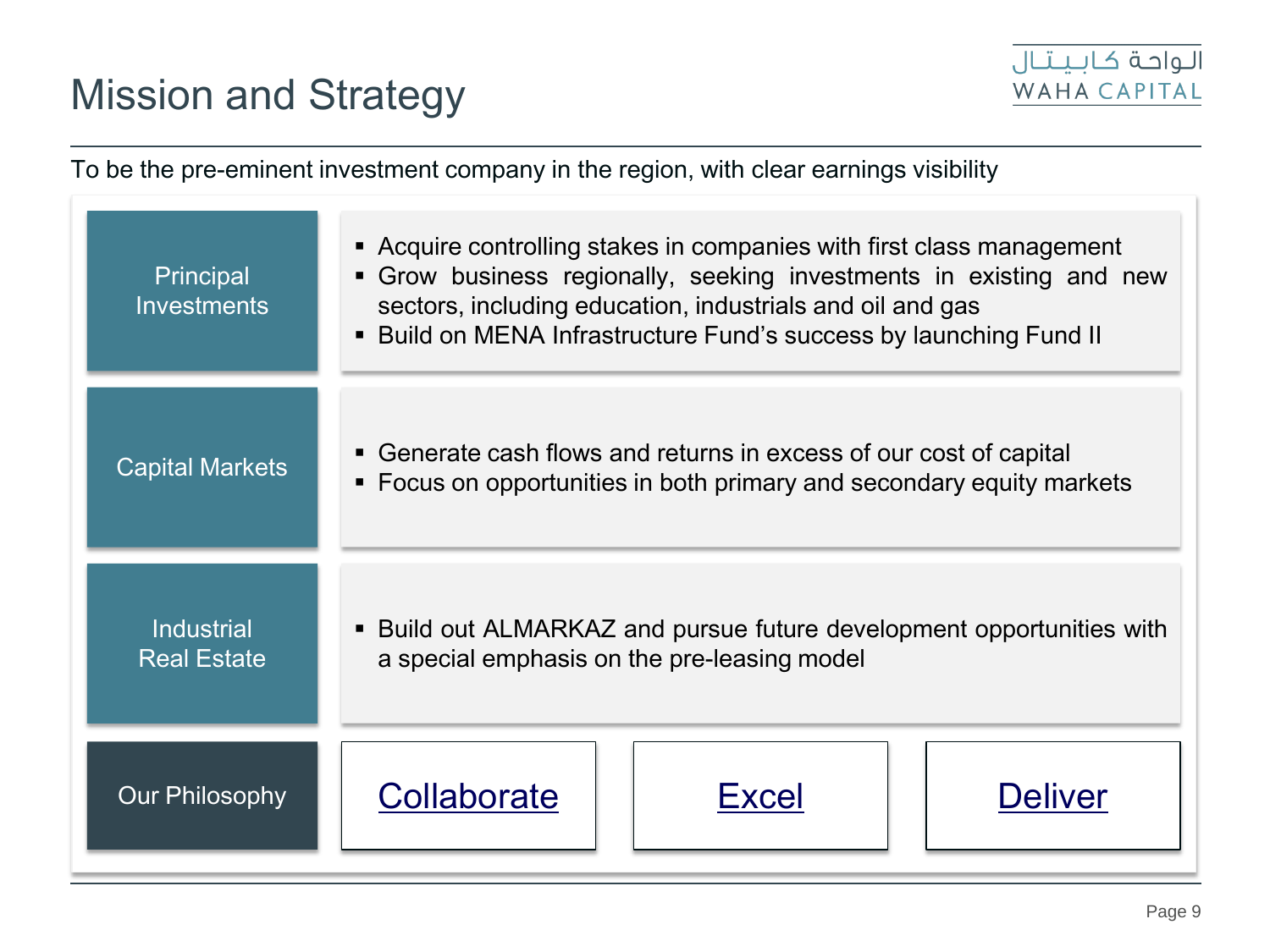## **Disclaimer**



This document is not and does not form part of any offer for sale or solicitation of any offer to subscribe for or purchase any securities and is furnished solely for the informational purposes of the addressee. This document is confidential and may not be reproduced or further distributed to any other person for any purpose without the prior written consent of Waha Capital PJSC.

This document contains forward-looking statements. Forward-looking statements are neither historical facts nor assurances of future performance. Instead, they are based only on our current beliefs, expectations and assumptions. Our actual results and financial condition may differ materially from those indicated in the forward-looking statements. Therefore, you should not rely on any of these forward-looking statements. No representation or warranty, express or implied, is made as to the accuracy, completeness or fairness of the information and opinions contained in this document. We undertake no obligation to publicly update any forward-looking statement whether as a result of new information, future developments or otherwise.